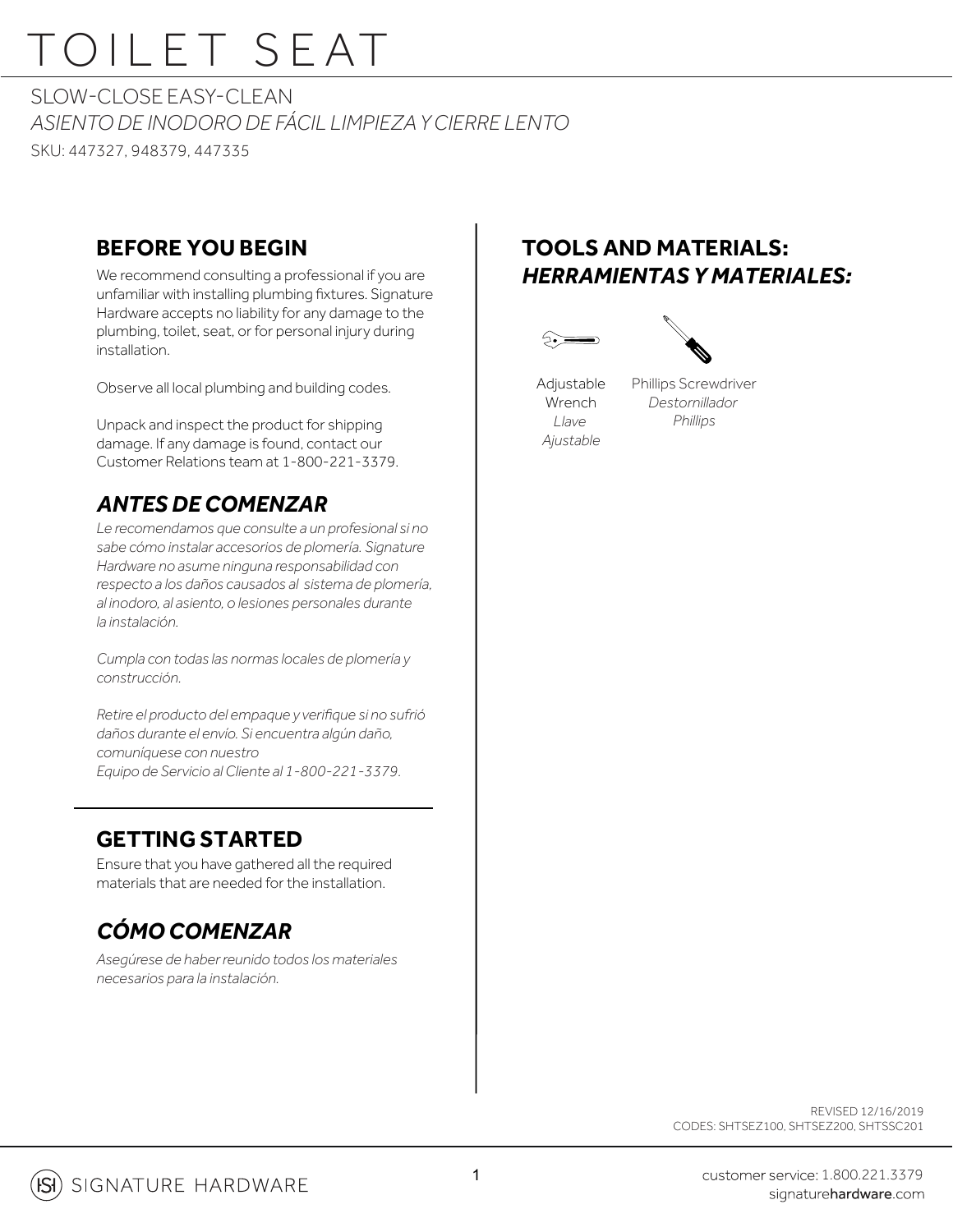### TOILET SEAT

SLOW-CLOSE FASY-CLEAN *ASIENTO DE INODORO DE FÁCIL LIMPIEZA Y CIERRE LENTO* SKU: 447327, 948379, 447335

### **INSTALLATION** *INSTALACIÓN*

1. Place the washer underneath the post plate. Insert the bolt through the post plate and the washer. Place the U-bar onto the bolt and attach the nut to secure.

*1. Coloque la arandela por debajo de la placa de soporte.*  Inserte el perno a través de la placa de soporte y la **Figure 1990 en 1990 en 1990 en 1990 en 1990**<br>En 1990 en 1990 en la banya de Maria de Maria de La Figure 1990 en 1990 en 1990 en 1990 en 1990 en 1990 en 199 *arandela. Coloque la barra en forma de U en el perno y fije la tuerca para asegurarlo.*



2. Rotate the U-bar vertically and insert through the seat bolts in the toilet bowl. Gently shake the post plate to allow the U-bar to rotate to a horizontal position.

*2. Gire la barra en forma de U de manera vertical e insértela a través de los pernos del asiento en la taza del inodoro. Sacuda ligeramente la placa de soporte para permitir que la barra en forma de U gire a una posición horizontal.*



3. Raise and hold the post plate until the U-bar makes contact with the underside of the toilet bowl.

*3. Levante y sostenga la placa de soporte hasta que la barra en forma de U haga contacto con la cara inferior del*  asiento del inodoro.



4. Gently tighten the bolts. Push the toilet seat on to the hinge pins and check if the position of the seat is aligned with the toilet bowl. To adjust, rotate the art is the seature of the twist of the seature of the seature of the seature of the seature of the seature of the seature of the seature of the seature of the seature of washer plate and slide the seat until it aligns with the front of the bowl. Front of the bowl.

> *4. Ajuste ligeramente los pernos. Presione el asiento del inodoro en los pasadores de las bisagras y revise si la posición del asiento está alineada con la taza del inodoro. Para ajustar, gire la placa de la arandela y deslice el asiento hasta que esté alineado con la parte frontal de la taza.* 4. Ajuste<br>inodoro



Figu re A